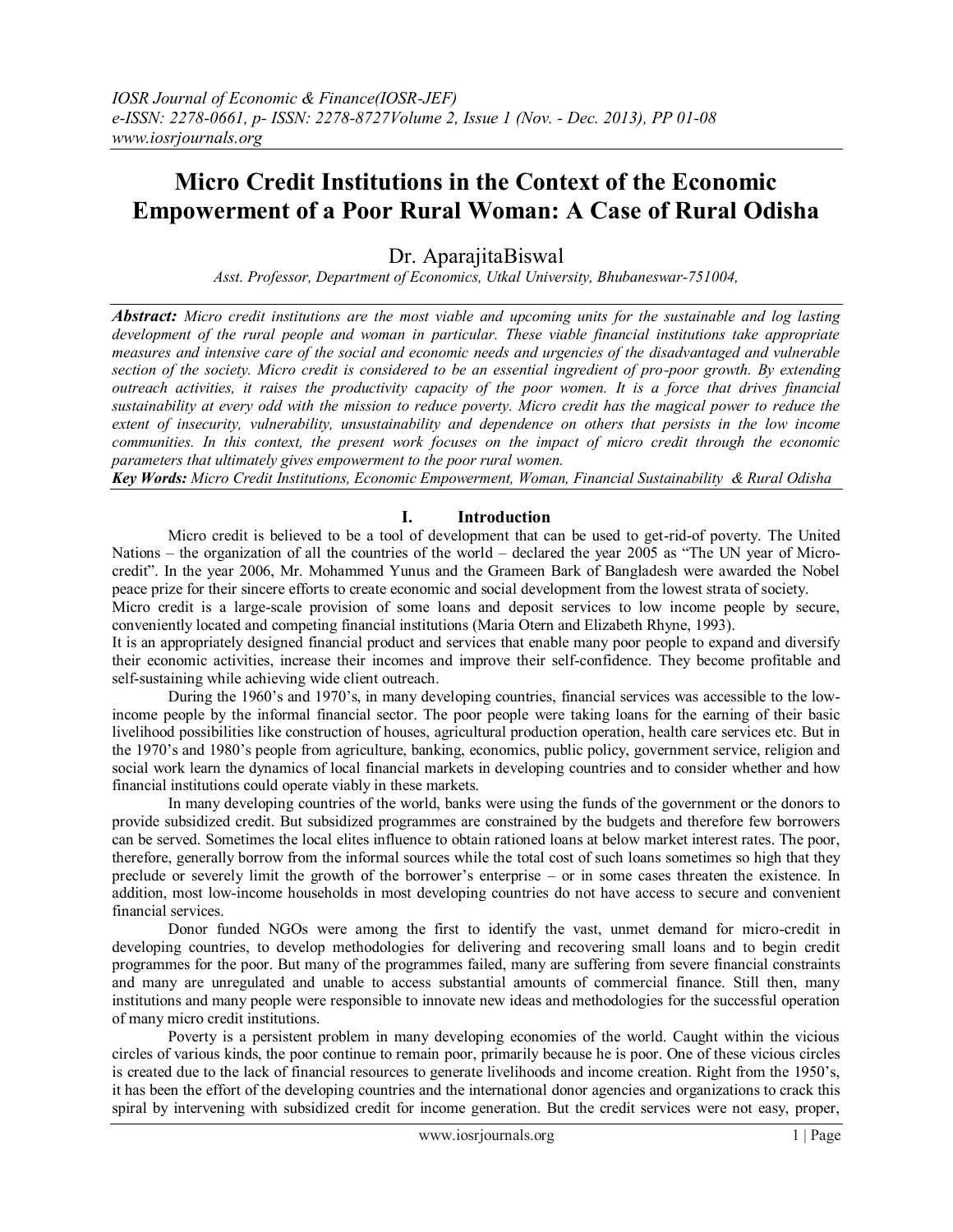timely and also was depending on the fluctuating priorities of governments and donor agencies. So, the credit provision for the poor people was inter-mittent and limited.

Micro-credit becomes the most viable, dynamic, feasible and sustainable means for the socio-economic upliftment of the low-income people. The Micro-credit schemes have generated enthusiasm and reduce the risk and cost of extending loans to the poor. They rely on social collateral than physical collateral. Another important aspect of micro-credit is that, the real and potential clients of micro credit are the women groups as the most appropriate targeted beneficiaries. This programme, therefore, enhances the social importance of women by increasing their economic capability and thus provides a special status in the decision making of the family like men. This gives economic independence, raises the foresight, broadens thinking and disciplines the family and society as well.

All most all the UDC"s in the world are characterized with acute poverty, social exclusion, economic exploitation and concentration of market power and autonomy in the hands of few richer sections of the society. There is a greater socio-economic inequality, and regional disparities and imbalances which makes the existing social system insensitive and irresponsible for the development of the socially and economically disadvantaged in the society. The political system of these poor and backward economies is also not dynamic and understandable to the problems of livelihood and security of the poorer sections.

The availability and accessibility of cheap and easy credit facility in the poor economics is still far from the dream. The credit requirements in the remote areas of most of the UDCs are met by the informal credit sources like the friends, relatives, neighbours, landlords, professionals and zamindars. They charge an exorbitant rate of interest on the loan and also exploit the people physically and mentally as they have helped them to meet their immediate and urgent requirements. This created high tension and suffocation among the people and a result of which their productivity and efficiency was highly affected.

Micro-credit is considered to be blessings for the poor in the backward economies. It helps to create another world, translates the dismal economy into an empowered economy. It includes the people at the margin of the society and helps their involvement in the global movement by local institutional innovations. It is a social investment having developmental objectives that tries to "prove as well as to improve" the social performance with respect to maximization of social returns and minimization of social evils. It is a tested instrument, free movement and creation of positive externality. It revitalizes human efficiency and adds a new dimension to social security.

The search for another world implies the search for another economy. The new economy, could create a better society that is an inclusive and morally integrated society, free from poverty and unemployment, expanding opportunity to meet social needs, and an economy that does not subjudge but emancipates the socially marginalized to be free from the structures of subordination and develop capacity to deal with the oppressive forces affecting the life with sense of dignity and self-confidence. An exploited and demoralized society leads to a long term social recession.

A sustainable social economy depends on the sustainable micro-credit activities. It is an experimented innovation for the socio-economic transformation of the marginalized sections of the society. It is a potential, possible, feasible and vibrate technique which rests with social value creation. It facilitates self employment, increases self-confidence, promotes realization and multiplies capabilities. It accelerates purchasing power, enhances saving habits, empowers thinking, facilitates participation and creates a co-operative environment. It is therefore, an excellent social investment innovation for the structural transformation of the backward economies.

In this context, therefore, the present research work initiates the multiple dimensions of micro-credit activities and the sustainability of the micro-credit institutions. The study mainly highlights economic value additions due to micro-credit facilities and the building up of capacity and self-confidence of the people.

#### **I.a. Broad objective**

• To examine the role of Micro credit institutions in alleviating rural poverty and improving the quality of life of the poor people in rural areas.

## **Specific/ focused objectives**

- Creation of employment opportunities and generation of income for the rural people.
- Change in the consumption pattern of the people in the rural areas.
- Change in the saving pattern of the people in the rural areas.

#### **I.b. Hypotheses of the Study**

**Hypothesis: 1**

- Null Hypothesis: There is no change in annual average income in the post joining period.
- In notation H01:  $\mu$  pre annual income =  $\mu$  post annual average income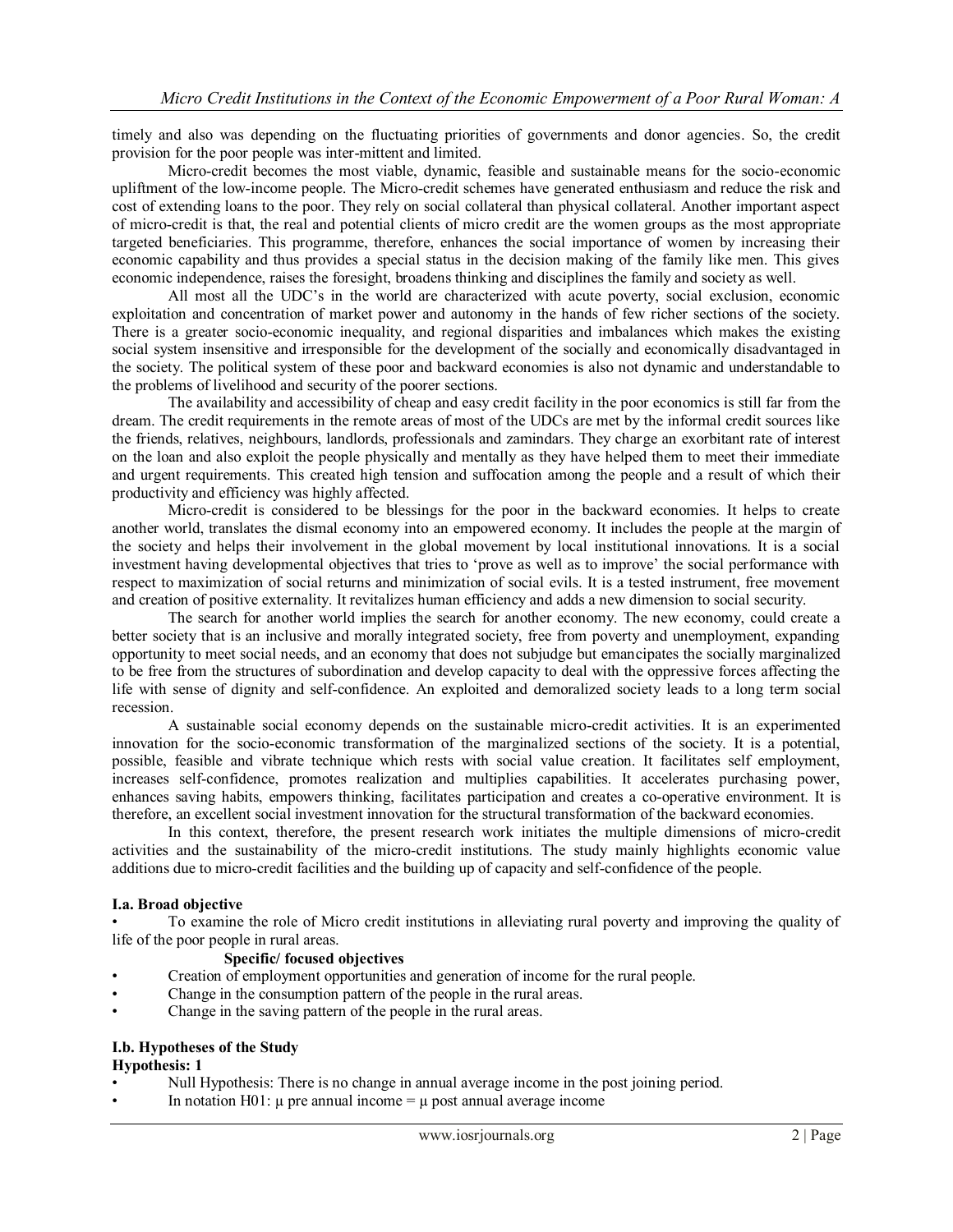- Alternative Hypothesis: There is an increase in annual average income in the post joining period.
- In notation H11:  $\mu$  pre annual income  $\leq \mu$  post annual average income.

#### **Hypothesis: 2**

- Null Hypothesis: There is no change in the annual average number of days employment in the post joining period
- In notation H02:  $\mu$  pre employment =  $\mu$  post employment.
- Alternative Hypothesis: There is an increase in the annual average number of days employment in the post joining period.
- In notation H12:  $\mu$  pre employment  $\mu$  post employment.

#### **Hypothesis:3**

- Null Hypothesis: The MPC has not increased in the post joining period.
- In notation H03: β pre MPC = β post MPC
- Alternative Hypothesis: The MPC in the post joining period has increased.
- In notation H13: β pre MPC < β post MPC

#### **Hypothesis: 4**

- Null Hypothesis: The MPS has not increased in the post joining period.
- In notation H04: β pre MPS = β post MPS
- Alternative Hypothesis: The MPS in the post joining period has increased.
- In notation H14:  $β$  pre MPS <  $β$  post MPS

#### **Hypothesis: 5**

- Null Hypothesis: There is no change in average level of consumption in the post joining period.
- In notation H05:  $\mu$  pre consumption =  $\mu$  post consumption
- Alternative Hypothesis: There is an improvement in the average level of consumption in the post joining

## period.

In notation H15:  $\mu$  pre consumption $\leq \mu$  post consumption.

#### **Hypothesis: 6**

- Null Hypothesis: There is no change in average level of saving in the post joining period.
- In notation H06:  $\mu$  pre savings =  $\mu$  post savings.
- Alternative Hypothesis: There is an improvement in the average level of saving in the post joining period.
- In notation H16:  $\mu$  pre savings  $\mu$  post savings.

## **II. Data And Methodology**

#### **II.a.Source of Data**

The study is based on primary data only which is collected both from the members of SHGs and the various institutions associated with micro credit activities in the Balasore district.

#### **(a) Primary Data**

- (i) SHGs (Beneficiaries)
- (ii) Institutions (Commercial
	- Banks, NGOs, Micro
		- Finance Inst. Etc.)

**(b) Sampling Design:**In the concerned area of research, there are about 15,600 SHGs in the 12 (twelve) blocks (Annual report of the district collectorate, 2008) out of which 0.5% of the total SHGs i.e. 78 (seventy eight) numbers of SHGs are covered under the present study. Again, all the 78 SHGs are chosen/ selected on a random basis and no repetition of a group is made from a particular village. For example, in a particular village there may be more than one SHG but only one SHG has been selected for our study. Similarly, from each SHG, 05(Five) members are taken out of which one is the president, the other one is the secretary and the rest three members are chosen randomly Therefore, as a whole, from 78 SHGs, 390 SHG members  $[78 \times 5(3m \text{ general members} + 2 \text{ executive member}]$  are covered under the present study.

**(c) Variables Used:**Annual Family Income, consumption, savings, number of days of employment have been used in this study.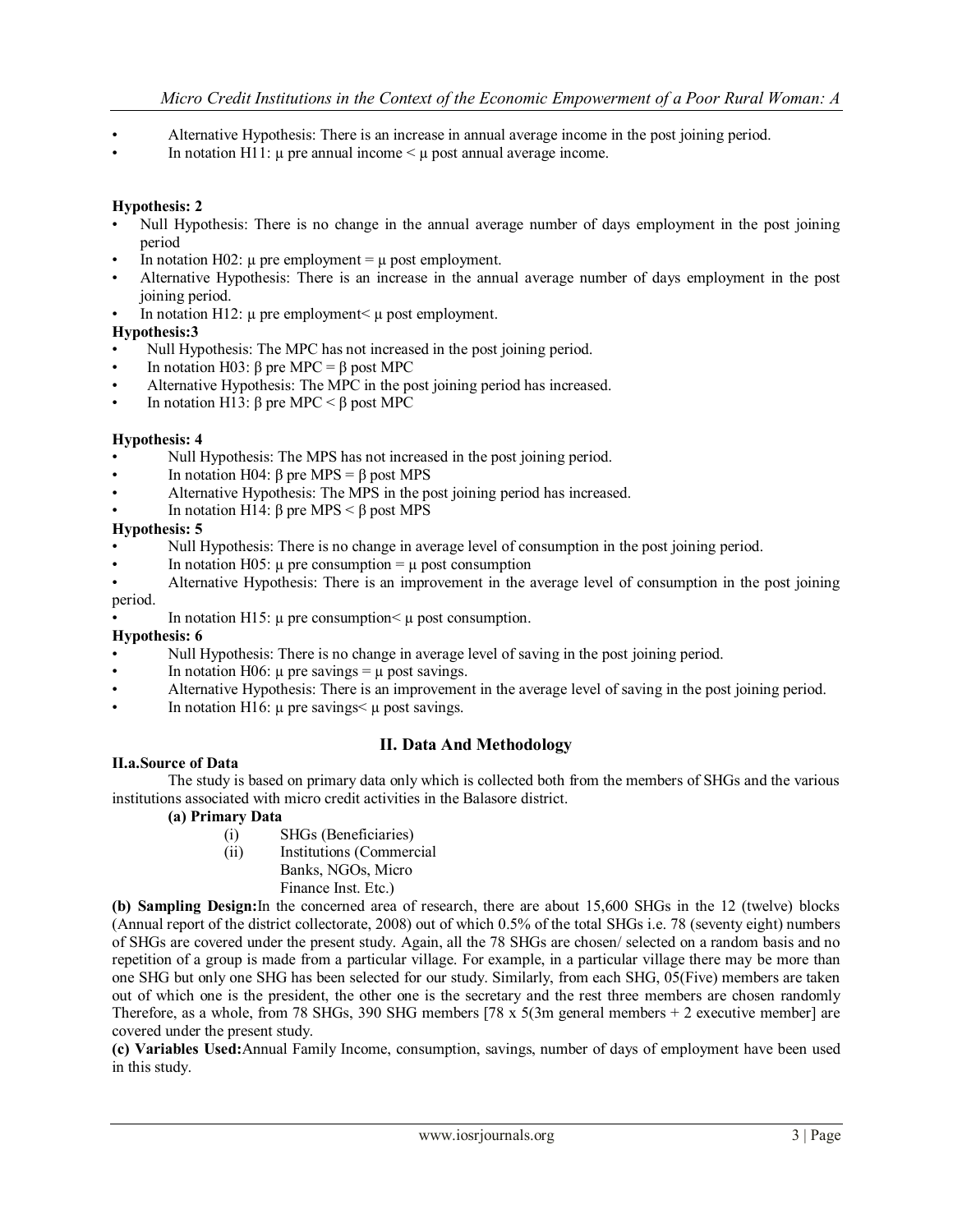#### **II.b. Methodology**

#### **2.***2.1 Uni-variate Analysis*

(a) Uni-variate Frequency Distribution, GraphicalRepresentation, Measures of Central Tendency, Measures of Dispersion, Skewness, Kurtosis

(b) Pair t-test for a single variable to make the pre-post comparison.

#### **2.***2.2 Bi-variate Analysis*

(a) Bi-variate Frequency Distribution, Graphical Representation

(b) Regression Analysis to study the relationship between different variables and to make a pre- post comparison.

### **III. Model Fitting, Estimation And Comparison Of Indicators (Pre & Post)**

In the study, linear regression models are fitted for both pre and post impact analysis of micro-credit on the social and economic parameters. The slope co-efficient in the model estimates the proportional change in the dependent variable due to per unit change in the explanatory variable. A comparison of average changes of the respective components between the pre-period and post-period is also made. The most commonly used test criteria such as Durbin-Watson d-statistic has been used to test the presence of autocorrelation in the model. Broadly the analysis consists of different sections. In the first section, we study the behaviour of a single economic variable in the pre and post periods (univariate analysis). The second section deals with the analysis of the behaviour of a pair of economic variables in the pre and post periods (bivariate analysis).

#### **III.a. Univariate Analysis**

In this section, individual behaviour of different economic indicators in the pre and post periods has been analysed. The null hypotheses of different economic indicators have been presented below.

| Table 1   |       |                                                           |  |
|-----------|-------|-----------------------------------------------------------|--|
| Models    | Hypo. | Description                                               |  |
| Model 1.a | Null  | No change in expenditure on cereals in the post period    |  |
| b         | Null  | No change in expenditure on pulses in the post period     |  |
| c         | Null  | No change in expenditure on oil in the post period        |  |
| d         | Null  | No change in expenditure on others in the post period     |  |
| Model 2   | Null  | No change in expenditure on clothing in the post period   |  |
| Model 3   | Null  | No change in annual family income in the post period      |  |
| Model 4   | Null  | No change in Expenditure on Employment in the post period |  |
| Model 5   | Null  | No change in annual savings in the post period            |  |

The above hypotheses have been tested by taking into account univariate compared mean t test which is portrayed in the following tabular form.

|--|

| <b>Pre and Post Condition of joining MCIs</b> |                                                            |           |                                   |                           |                             |
|-----------------------------------------------|------------------------------------------------------------|-----------|-----------------------------------|---------------------------|-----------------------------|
| SL. NO<br>1.a                                 | <b>Socio-Economic indicators</b><br>Expenditure on Cereals | DF<br>389 | t <sub>cal</sub> Value<br>14.935* | t critical Value<br>3.326 | <b>Decision</b><br>Improved |
| b                                             | Expenditure on Pulses                                      | 389       | 26.779*                           | 3.326                     | Improved                    |
| c                                             | Expenditure on Oil                                         | 389       | 25.328*                           | 3.326                     | Improved                    |
| d                                             | Expenditure on Others                                      | 389       | $9.262*$                          | 3.326                     | Improved                    |
| 2                                             | Expenditure on Clothing                                    | 389       | $6.70*$                           | 3.326                     | Improved                    |
| 3                                             | Annual Family Income                                       | 389       | $31.434*$                         | 3.326                     | Improved                    |
| 4                                             | Expenditure on Employment                                  | 389       | $6.31*$                           | 3.326                     | Improved                    |
| 5                                             | Annual Savings                                             | 389       | 9.830*                            | 3.326                     | Improved                    |

**Notes:** \* denotes statistically significance at 1 per cent level

Table 2 presented above indicates that all the economic parameters such as consumption expenditure on cereals, pulses, oil, others, clothing; income, employment and saving have been statistically improved in the post period of micro credit as the null hypotheses of all the above stated models have been rejected at 1 per cent level of significance.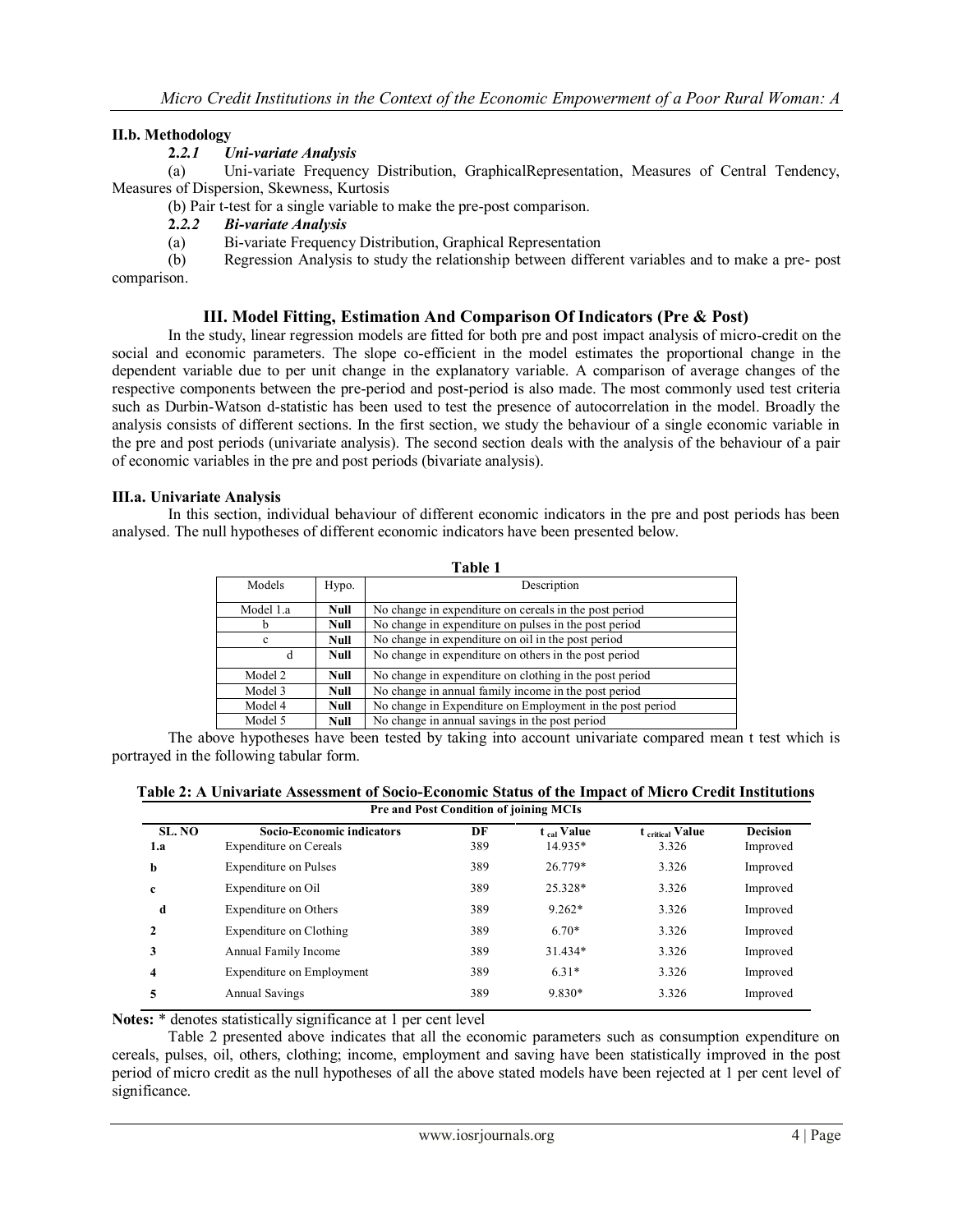## **IV. A Bivariate Assessment of Economic Status of the Impact of Micro Credit Institutions Model 1.a: Consumption Expenditure for Cereals**

**Consumption Expenditure on cereals: Pre-period**  Consumption Expenditure on cereals =  $6.600*+0.355$  Annual Family Income $*$ .........(1.a)  $(R^2 = 0.43)$  (d stat = 2.00)

**Consumption Expenditure on cereals: Post-period** 

Consumption Expenditure on cereals  $= 6.703*+0.394$  Annual Family income $*$ ………(1.b)  $(R^2 = 0.41)$  (d stat = 2.01)

#### **Comparison**

It is found that the slope parameter/the rate of change parameter (MPC) of the pre-period and post-period are 0.35 and 0.39 respectively. This means increase in consumption expenditure of cereals changed from Rs.0.35/ in the pre period to Rs.0.39/- in the post period for an increase in income by Re.1/-. This clearly suggests that there is an improvement in her consumption expenditure on cereals with respect to income in the post period.

## **Model 1.b: Consumption expenditure for pulses on Annual Family Income**

**Consumption expenditure for pulses on Annual Family Income: Pre-period**  Consumption Expenditure on pulses = 2.172 \*+ 0.070 Annual Family income\* ……………(2.a)

 $(R^2= 0.41)$  (d stat = 2.01)

**Consumption expenditure for pulses on Annual Family Income: Post-period**  Consumption Expenditure on pulses  $= 2.296* + 0.077$  Annual Family income $*$ …………....(2.b)

 $(R^2= 0.44)$  (d stat = 2.03)

#### **Comparison**

It is observed that the slope parameter/the rate of change parameter (MPC) of the pre-period and the postperiod are 0.070 and 0.077 respectively. This states that when the income of the beneficiary increases by Rs.1/-, her consumption expenditure increases by Rs.0.070/- in the pre-period. The figure for the same is Rs.0.077/- in the post period. This clearly indicates that there is an improvement in her consumption expenditure on pulses with respect to income in the post period.

#### **Model 1.c: Expenditure for oil on Annual Family Income Expenditure for oil on Annual Family Income: Pre-period**

| <b>Experience for on on Annual Pattilly Income.</b> I re-perfou |                                |
|-----------------------------------------------------------------|--------------------------------|
|                                                                 |                                |
|                                                                 | $(R^2 = 0.31)$ (d stat = 2.00) |
| <b>Expenditure for oil on Annual Family Income: Post-period</b> |                                |
|                                                                 |                                |

 $(R<sup>2</sup>= 0.42)$  (d stat = 2.04)

### **Comparison**

It is found that the slope parameter/rate of change parameter (MPC) of the pre period and post period are 0.042 and 0.046 respectively. This implies that increase in consumption expenditure on oil changed from Rs.0.042 in the pre period to Rs.0.046/- in the post period for increase of income by Re.1/-. This clearly shows an improvement in her consumption expenditure on oil with respect to income in the post period.

|  |                                            |  | Model 1.d: Expenditure for others (Nutrients, Baby Foods, Vitamins etc.) on Annual Family Income |
|--|--------------------------------------------|--|--------------------------------------------------------------------------------------------------|
|  | <b>Expenditure for others: Pre-period</b>  |  |                                                                                                  |
|  |                                            |  |                                                                                                  |
|  | $(R2=0.09)$ (d stat = 2.00)                |  |                                                                                                  |
|  | <b>Expenditure for others: Post-period</b> |  |                                                                                                  |
|  |                                            |  |                                                                                                  |

| Expenditure on Others = $-0.549* + 0.028$ Annual Family Income* |  |
|-----------------------------------------------------------------|--|
| $(R2=0.14)$ (d stat = 2.02)                                     |  |

#### **Comparison**

It is reflected that the slope parameter/rate of change parameter (MPC) of the pre and post period are 0.019 and 0.028 respectively. This means for an increase of Rs.1/- in her income, she is increasing her consumption expenditure on others by Rs.0.019/- in the pre period. This same figure is Rs.0.028/- in the post period which clearly indicates an improvement in her consumption expenditure on others (Nutrients, Baby Foods, Vitamins etc) with respect to income in the post period.

## **Model 2: Expenditure for clothing on Annual Family Income**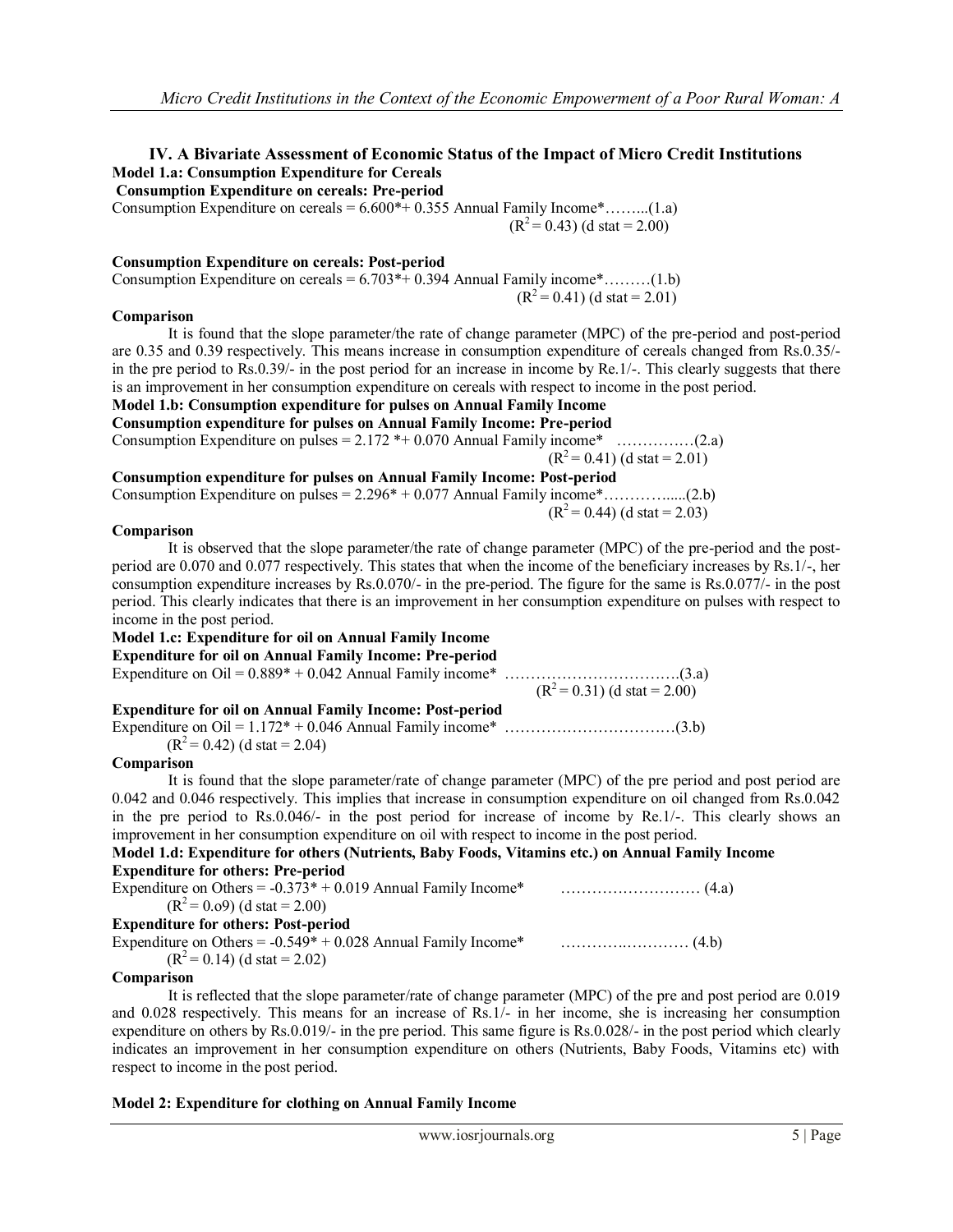| <b>Expenditure for clothing on Annual Family Income: Pre-period</b>                                                     |                               |
|-------------------------------------------------------------------------------------------------------------------------|-------------------------------|
| Expenditure on Clothing = $0.048* + 0.058$ Annual Family income*<br>$(R2=0.42)$ (d stat = 2.05)                         |                               |
| <b>Expenditure for clothing on Annual Family Income: Post-period</b>                                                    |                               |
| $(R2=0.07)$ (d stat = 2.05)                                                                                             |                               |
| Comparison                                                                                                              |                               |
| It is observed that slope co-efficient/rate of change co-efficient (MPC) of the pre and post period are 0.058 and       |                               |
| 1.571 respectively. This implies that when income increases Rs. 1/- in the pre period her consumption expenditure on    |                               |
| clothing increases by Rs.0.058/-. The same figure is Rs.1.571/- in the post period. This clearly shows that there is an |                               |
| improvement in her consumption expenditure on clothing with respect to income in the post joining period.               |                               |
| Model 3.a: Annual family Income on No. of Days of Employment                                                            |                               |
| $(R2=0.42)$ (d stat = 2.17)                                                                                             |                               |
|                                                                                                                         |                               |
| $(R2=0.39)$ (d stat = 2.02)                                                                                             |                               |
| Comparison                                                                                                              |                               |
| It is observed that the slope parameter/rate of change parameter of the pre and post period are 1.46 and 1.67           |                               |
| respectively. This implies that when the no. of days of employment increases by one day, annual family income           |                               |
| increases by Rs.1.46/- in the pre period and is Rs.1.67/- in the post period which clearly shows an improvement in      |                               |
| her annual family income with respect to the number of days of employment in the post period.                           |                               |
| Model 4: Expenditure on Education and total annualSavings                                                               |                               |
| Expenditure on Education and total annualSavings: Pre-period                                                            |                               |
|                                                                                                                         | (7.a)                         |
| $(R2=0.09)$ (d stat = 2.05)                                                                                             |                               |
| <b>Expenditure on Education and total annualSavings: Post-period</b>                                                    |                               |
| Expenditure on Education = $0.862 + 0.098$ savings                                                                      |                               |
|                                                                                                                         | $(R2 = 0.09)$ (d stat = 2.04) |

#### **Comparison**

It is observed that the slope coefficient /rate of change coefficient of the pre and post period are 0.022 and 0.098 respectively. This indicates that when total annual savings increase of Rs.1/-, expenditure on education increases by Rs. 0.022/- in the pre period and Rs.0.098/- in the post period. This suggests that there is an improvement in her expenditure on education with respect to the total annual savings in the post period.

## **Model 5: Expenditure for Health and sanitation on Total Annual savings**

**Expenditure for Health and sanitation on Total Annual savings : Pre-period**

Expenditure on Health & Sanitation = 1.078 + 0.017 Total annual savings ……………... (8.a)

 $(R^{2} = 0.06)$  (d stat = 2.11)

**Expenditure for Health and sanitation on Total Annual savings: Post-period** 

Expenditure on Health & Sanitation = 1.332 + 0.018 total savings ………………………(8.b)  $(R^2 = 0.05)$  (d stat = 2.02)

**Comparison**

It is found that the slope parameter/rate of change parameter of the pre and post period are 0.017 and 0.018. This implies that when total annual savings increases by Rs.1/-, expenditure on health and sanitation increases by Rs.0.017/- in the pre period. The same figure in the post period is Rs. 0.018/- which indicates an improvement in expenditure on health and sanitation with respect to total annual savings in the post joining period.

## **Model 6: Annual savings on Annual Family Income**

**Annual savings on Annual Family Income: Pre-period** Annual Savings = -5.55 + 0.22 Annual Family Income …………………………………... (9.a)

**Annual savings on Annual Family Income: Post-period**

 $(R^2 = 0.39)$  (d stat = 2.10)

Annual savings = -7.37 + 0.23 Annual family Income………………………………….... (9.b)  $(R^2 = 0.39)$  (d stat = 2.06)

#### **Comparison**

It is observed that the slope coefficient/rate of change coefficient of the pre and post period are 0.22 and 0.23 respectively. This means that for an additional increase in income by Rs.1/-, total annual savings increases by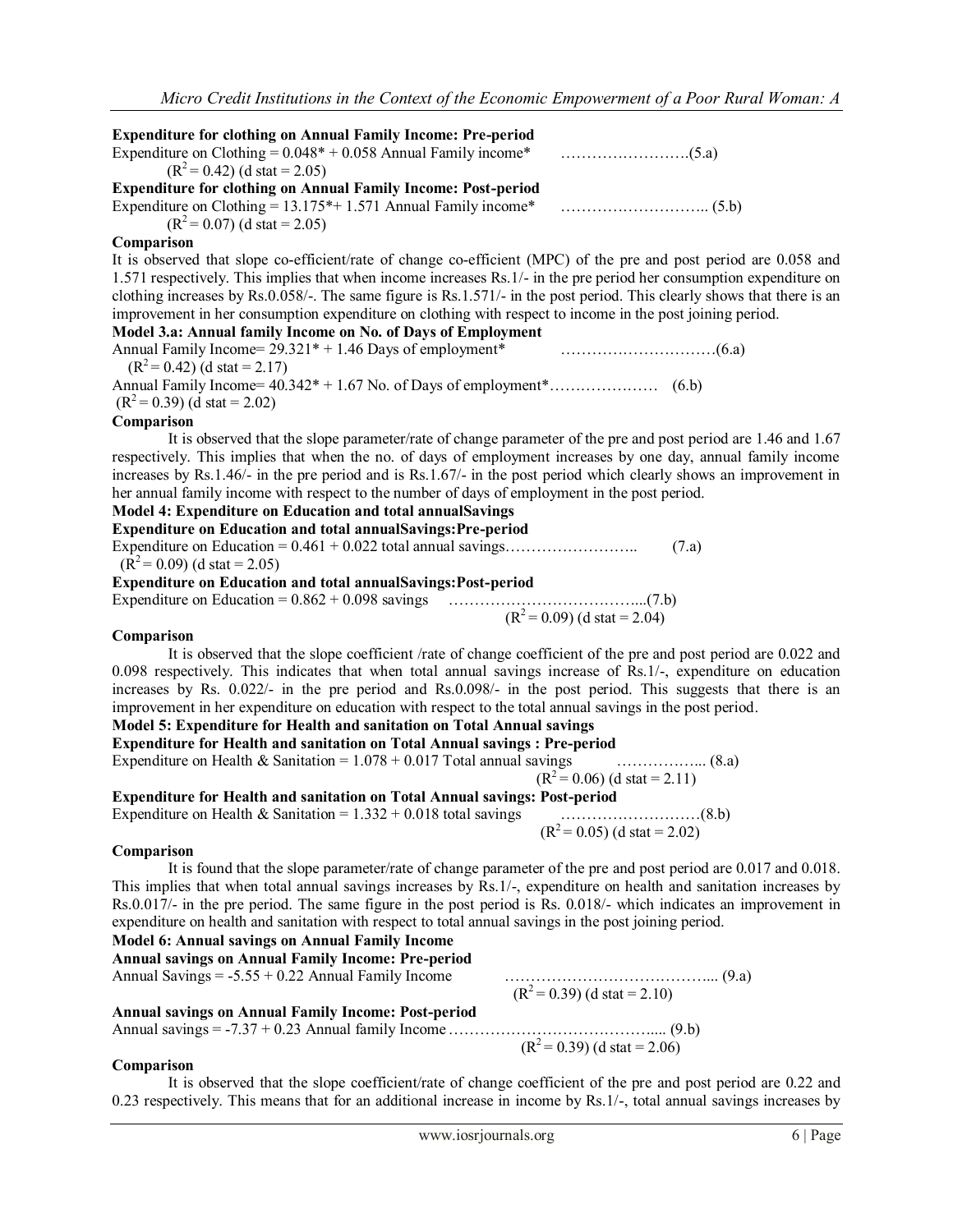Rs.0.22/- in the pre period and Rs.0.23/- in the post period. This clearly indicates an improvement in her total annual savings with respect to total annual family income in the post joining period.

## **V. Major Findings**

#### **V.a.Findings of Univariate Analysis**

The following are the major findings of the univariate analysis made for a particular variable in the pre and post periods.

- Average annual family income in the post joining period has increased compared to the pre-joining period.<br>  $\triangleright$  Consumption expenditure on cereals and pulses has increased in the post joining period than the pre-join
- Consumption expenditure on cereals and pulses has increased in the post joining period than the pre joining period
- $\triangleright$  Expenditure on oil and others (baby foods, nutrients, vitamins etc.) has increased but not largely in post period in comparison to the pre period
- $\triangleright$  Expenditure on clothing has increased in the post period compared to the pre period.
- $\triangleright$  The number of days of employment has increased in the post period in comparison to the pre period.
- $\triangleright$  There is an improvement in the total annual savings in the post period than the pre period.
- $\triangleright$  The role and importance of a woman SHG member in the decision making process of the family has improved in the post period in comparison to the pre period.
- $\triangleright$  Contribution to the expenditure to the family has increased in the post joining situation.
- $\triangleright$  There is an improvement in self-confidence and dignity of a SHG member in the post period compared to the pre period.
- $\triangleright$  The importance of a SHG member in managing the family has improved in the post period.
- $\triangleright$  Political participation of the SHG members has increased in their post joining period in comparison to the pre joining situation.

#### **V.b. Findings of Bivariate Analysis**

In the bivariate analysis the rate of change in one variable w.r.t. another has been studied and compared between the pre and post periods. The results for different pairs of variables are the following:

- Expenditure of cereals w.r.t. income has increased in the post period in comparison to the pre period.
- Expenditure on pulses, oil and others w.r.t. income has increased but not largely in the post period.
- $\triangleright$  Expenditure on clothing has increased largely with respect to income in the post period.
- Expenditure on education w.r.t. annual family income has increased but not largely.
- $\triangleright$  Expenditure on healthcare and sanitation w.r.t. annual family income has increased but not largely in the post joining period.
- $\triangleright$  Expenditure on energy has increased largely w.r.t. annual family income in the post period
- $\triangleright$  Expenditure on shelter w.r.t. annual family income has increased but not largely.
- Expenditure on social obligation has increased but not very largely in the post period w.r.t annual family income.
- $\triangleright$  Entertainment expenditure has increased to a large extent with respect to the level of income.
- $\triangleright$  Average annual income has increased with respect to the increase in the no of days of employment.
- Expenditure on education has increased w.r.t. the increase in the number of days of employment.
- $\triangleright$  Expenditure on health care and sanitation is determined by the no of days of employment.
- $\triangleright$  Expenditure on education is determined by the level of total annual savings.
- $\triangleright$  Expenditure on health and sanitation is not highly dependent on the annual total savings.
- $\triangleright$  Savings has not increased largely with respect to the increase in the level of income (mpc>mps for low income groups).

### **VI.Suggestions and Recommendations**

- $\triangleright$  It is found from the study that the different micro credit institutions are charging different rates of interest. So the policy recommendation for this is that the rate of interest of all micro credit institutions should be rationalized and uniform.
- $\triangleright$  The SHGs are not getting proper and timely training facilities either from the government side or from the institution side. Therefore, appropriate policy recommendations be made in this regard.
- $\triangleright$  As is found from the study, the status of health and education has not improved largely for the SHG members in the concerned study area. Appropriate policy measures should be taken in this regard.